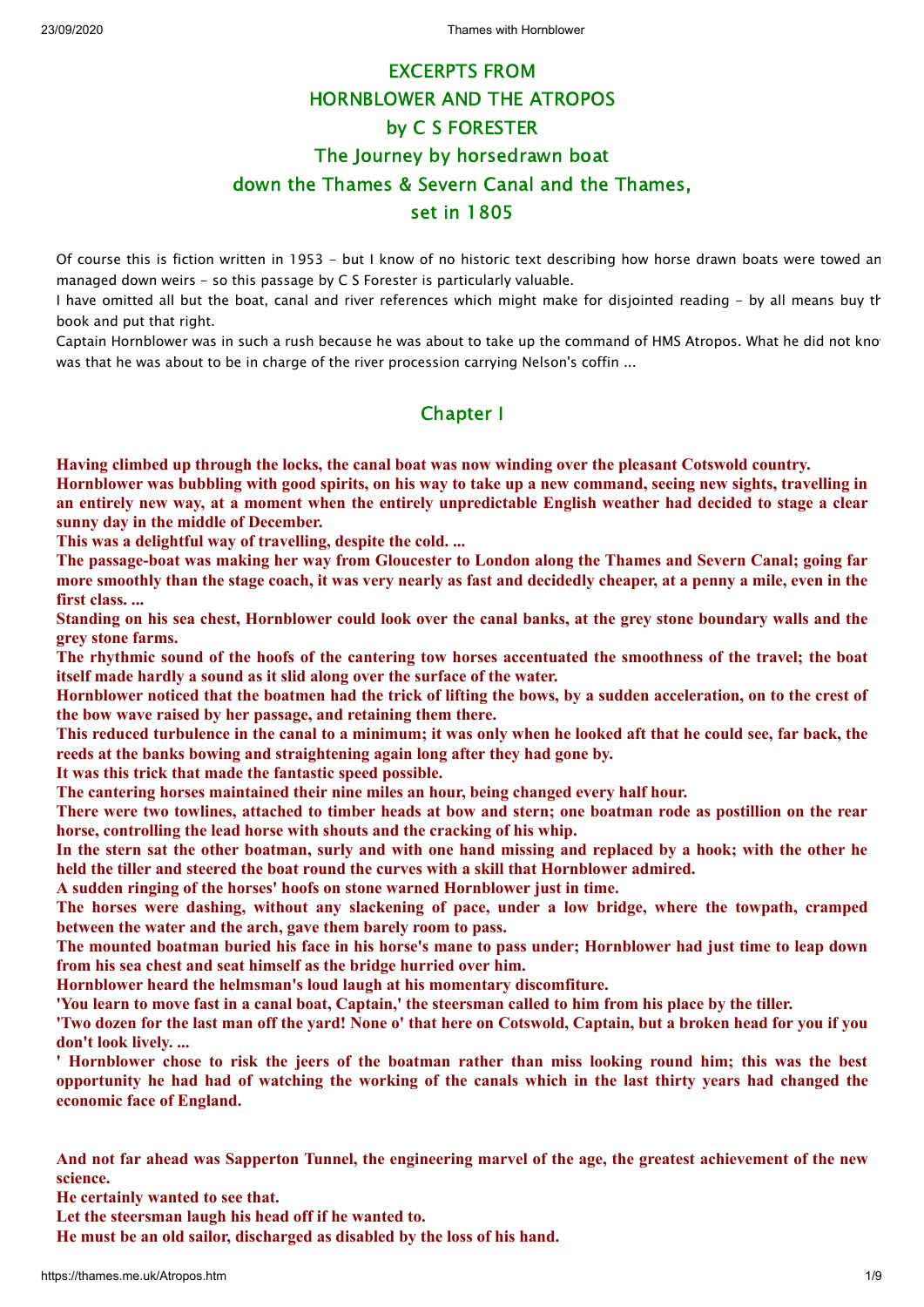**It must be a wonderful experience for him to have a naval captain under his command.**

The grey stone tower of a lock-house showed ahead, with the minute figure of the lock-keeper opening the gates.

A yell from the postillion-boatman checked the speed of the horses; the boat glided on, its speed diminishing **greatly as the bows slid off the bow wave.**

As the boat entered the lock the one-handed steersman leaped ashore with a line which he flipped dexterously round a bollard; a smart tug or two took most of the way off the boat, and the boatman, running forward, secured **the line to another bollard.**

'Heave us that line, Captain,' he cried, and Hornblower obediently threw up the bow-line for him to secure **forward.**

The law of the sea applied equally in inland waters - the ship first and personal dignity a long way second.

Already the lock-keeper was closing the gates behind them and the lock-keeper's wife was opening the paddles of **the upper gate, the water swirling in.**

The lower gates closed with a crash with the mounting pressure, and the boat rose with the gurgling water.

The horses were changed in a twinkling; the postillion scrambled into his saddle, and proceeded to tilt a black **bottle against his lips during the remaining few seconds while the lock filled.**

The steersman was casting off the lines - Hornblower took the bow-line from him - and the lock-keeper's wife was thrusting at one upper gate while the lock-keeper, running up from the lower gate, thrust at the other.

The postillion yelled and cracked his whip, the boat sprang forward while the helmsman leaped to his place astern, **and they were off again with not a second wasted.**

Assuredly this canal traffic was a miracle of modernity, and it was gratifying to be on board the very fastest of the **canal boats, the Queen Charlotte, that took priority over all other traffic.**

**On her bow she carried a glittering scythe-blade as the proud symbol of her superior importance.**

It would sever the towline of any approaching boat which did not drop her line quickly enough to let her through. **...**

Here, as they climbed to the summit level, lock succeeded lock at frequent intervals, and at each the postillion held his black bottle to his lips, and his vells to his horses became more raucous and his whip-cracking more **continuous.**

**Hornblower obediently handed the bow-line at each lock, ...**

Now they were gliding down the summit level of the canal; the cutting was growing deeper and deeper, so that the **echo of the sound of the horses' hoofs came ringing from the rocky banks.**

**Round the shallow curve must surely be Sapperton Tunnel.**

**'Hold hard, Charlie!' suddenly yelled the steersman.**

A moment later he sprang to the after towline and tried to cast it off from the timber head, and there was wild **confusion.**

**Shouts and yells on the towpath, horses whinnying, hoofs clattering.**

Hornblower caught a glimpse of the lead horse leaping frantically up the steep slope of the cutting - just ahead of them was the castellated but gloomy mouth of the tunnel and there was no other way for the horse to turn.

The Queen Charlotte lurched hideously against the bank ... for a moment Hornblower was sure she would capsize.

She righted herself and came to a stop as the towlines slackened; the frantic struggles of the second horse, **entangled in two towlines, ended as it kicked itself free.**

**The steersman had scrambled on to the towpath and had dropped the after line over a bollard.**

**'A pretty kettle o' fish,' he said.**

Another man had shown up, running down the bank from the top whence spare horses looked down at them, **whinnying.**

He held the heads of the Queen Charlotte's horses, and near his feet lay Charlie, the boatman-postillion, his face a **mask of blood. ...**

He turned and looked at the one-handed steersman, who bent down to examine Charlie; taking a hold of the breast of his coat with his steel hook he hauled up, but Charlie's head only hung back helplessly, the blood running **over his cheeks.**

**'Not much use out of Charlie,' said the steersman, letting him drop with a thump.**

**As Hornblower stooped to look he could catch the reek of gin three feet from the bleeding mouth.**

**Half stunned and half drunk--more than half of both for that matter.**

**'We've the tunnel to leg through,' said the steersman.**

**'Who's up at the Tunnel House?'**

**'Ne'er a soul,' replied the man with the horses.**

**'The trade all went through in the early morning.**

**' The steersman whistled.**

**'You'll have to come wi' us,' he said.**

**'Not I,' said the horseholder.**

**'I've sixteen horses--eighteen with these two.**

**I can't leave 'em.**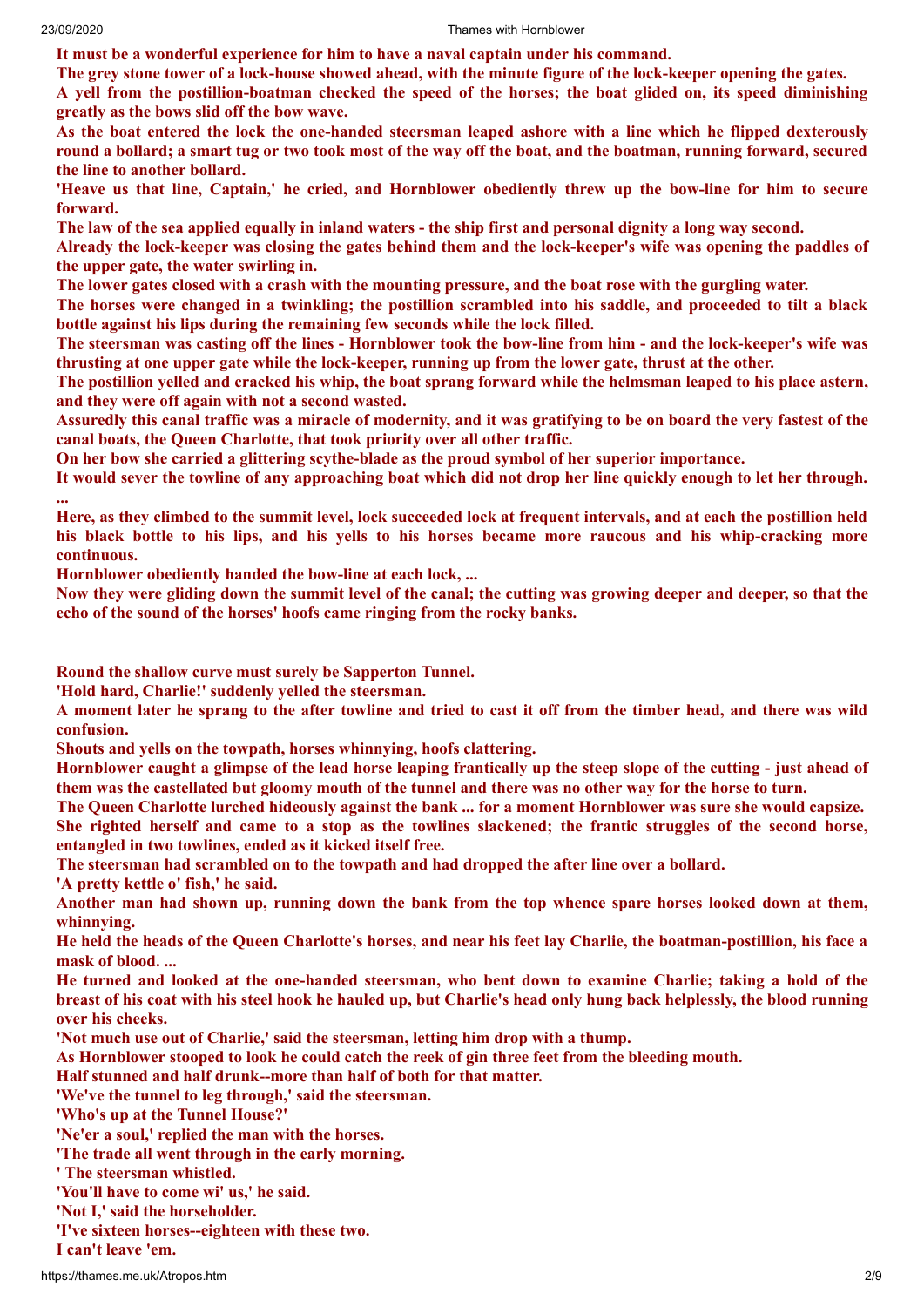The steersman swore a couple of astonishing oaths--astonishing even to Hornblower, who had heard many in his **time.**

**'What d'you mean by "legging" through the tunnel?' Hornblower asked.**

**The steersman pointed with his hook at the black, forbidding tunnel mouth in the castellated entrance.**

**'No towpath through the tunnel, o' course, Captain,' he said.**

**'So we leaves our horses here an' we legs through.**

**We puts a pair o' "wings" on the bows--sort o' catheads, in a way.**

Charlie lies on one an' I lies on the other, wi' our heads inboard an' our feet agin the tunnel wall.

Then we sort o' walks, and we gets the boat along that way, and we picks up another pair o' horses at the south **end.**

**' 'I see,' said Hornblower.**

**'I'll souse this sot wi' a couple o' buckets o' water,' said the steersman.**

**'Mebbe it'll bring him round.**

**' 'Maybe,' said Hornblower.**

**But buckets of water made no difference to the unconscious Charlie, who was clearly concussed.**

**The slow blood flowed again after his battered face had been washed clean.**

**The steersman produced another couple of oaths.**

**'The other trade'll be coming up arter you,' said the horseholder.**

**''Nother couple o' hours, mebbe.**

**' All he received in reply was a further series of oaths.**

**'We have to have daylight to run the Thames staunches,' said the steersman.**

**'Two hours?**

**We'll only just get there by daylight if we go now.**

**' He looked round him, at the silent canal cut and tunnel mouth, ...**

**'Twelve hours late, we'll be,' he concluded, morosely.**

**A day late in taking up his command, thought Hornblower.**

**'Damn it,' he said, 'I'll help you leg through.**

' 'Good on ye, sir,' said the steersman, significantly dropping the equalitarian 'captain' for the 'sir' he had carefully **eschewed so far.**

**'D'ye think you can?'**

**'Likely enough,' said Hornblower.**

**'Let's fit those wings,' said the steersman, with sudden decision.**

**They were small platforms, projecting out from either bow. ...**

With the wings fitted he and the steersman on board, and the horseholder on the bank, took their places along the **side of the Queen Charlotte.**

**A strong united shove sent the boat gliding into the cut, heading for the tunnel.**

**'Keep 'er goin', sir,' said the steersman, scrambling forward to the port side wing.**

It was obvious that it would be far easier to maintain gentle way on the boat than to progress in fits and starts of **alternate stopping and moving.**

Hornblower hurried to the starboard side wing and laid himself down on it as the bows of the boat crept into the **dark tunnel.**

Lying on his right side, with his head inboard, he felt his feet come into contact with the brick lining of the tunnel. **He pressed with his feet, and then by a simple backwards walking motion he urged the boat along.**

'Hold hard, sir,' said the steersman--his head was just beside Hornblower's--'there's two miles an' more to go.

**' A tunnel two miles long, driven through the solid rock of the Cotswolds!**

**No wonder it was the marvel of the age.**

**The Romans with all their aqueducts had achieved nothing to compare with this.**

Farther and farther into the tunnel they went, into darkness that increased in intensity, until it was frightfully, **astonishingly dark, with the eye recording nothing at all, strain as it might. ...**

**It was not a very dignified thing he was doing, and not at all comfortable.**

After a few minutes he was acutely aware of the hardness of the platform on which he was lying; nor was it long **before his legs began to protest against the effort demanded of them.**

He tried to shift his position a little, to bring other muscles into play and other areas of himself into contact with the platform, but he learned fast enough that it had to be done with tact and timing, so as not to disturb the smooth rhythm of the propulsion of the boat --the steersman beside him grunted a brief protest as Hornblower **missed a thrust with his right leg and the boat baulked a little.**

**'Keep 'er goin', sir,' he repeated.**

So they went on through the darkness, in the strangest sort of mesmeric nightmare, suspended in utter blackness, **utterly silent, for their speed was not sufficient to raise a ripple round the Queen Charlotte's bows.**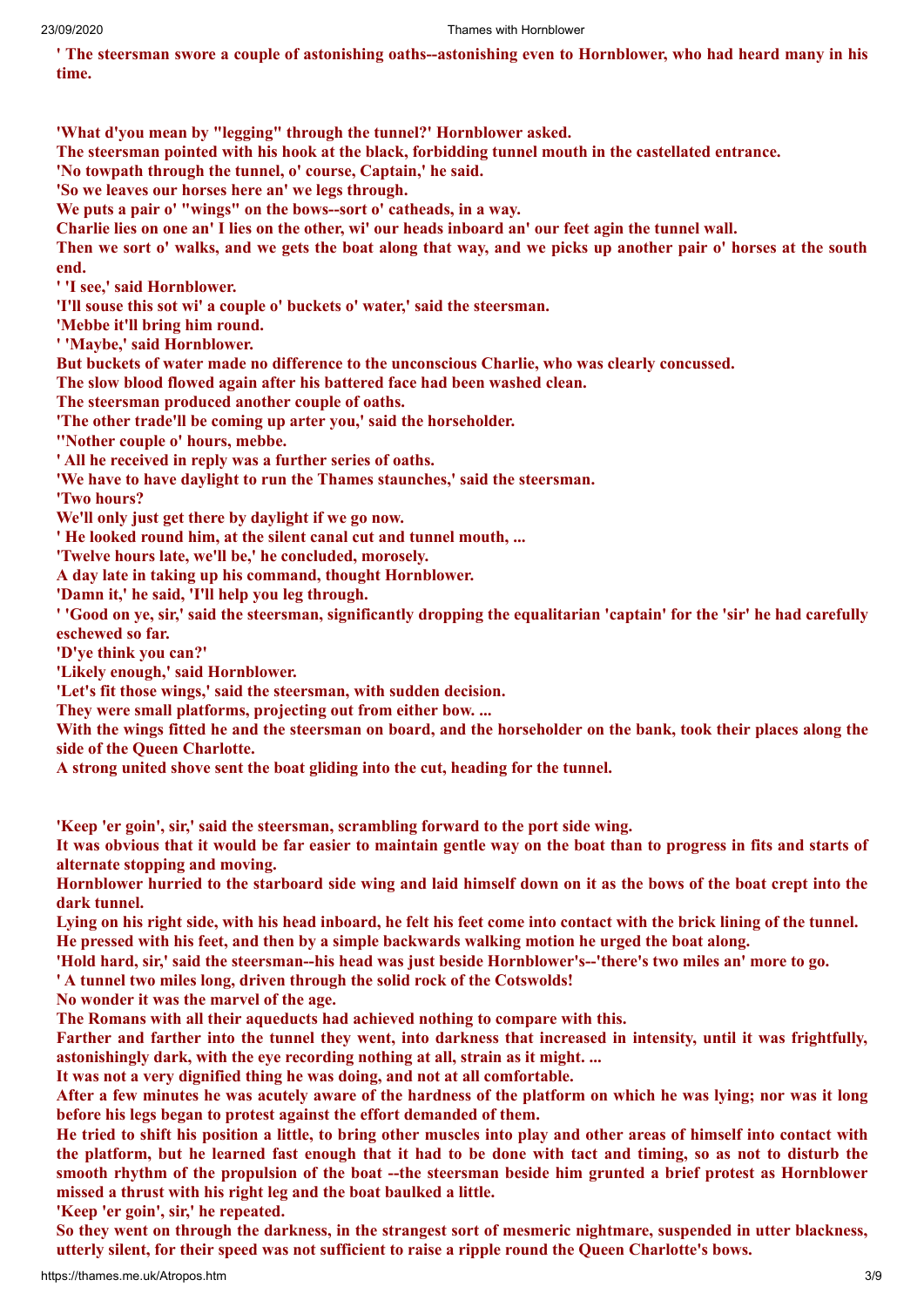Hornblower went on thrusting with his feet, urging his aching legs into further efforts; he could tell by the sensations conveved through the soles of his shoes that the tunnel was no longer brick-lined--his feet pressed **against naked rock, rough and irregular as the tunnellers' picks and gunpowder had left it.**

**That made his present employment more difficult.**

He became aware of a slight noise in the distance--a low muttering sound, at first so feeble that when he first took **note of it he realized that he had been hearing it already for some time.**

It gradually increased in volume as the boat crept along, until it was a loud roaring; he had no idea what it could **be, but as the steersman beside him seemed unconcerned he decided not to ask about it.**

'Easy a minute, sir,' said the steersman, and Hornblower, wondering, rested his aching legs, while the steersman, **still recumbent, fumbled and tugged beside him.**

Next moment he had dragged a tarpaulin completely over both of them, except for their feet protruding from **under the edges.**

**It was no darker under the tarpaulin than outside it, but it was considerably stuffier.**

'Carry on, sir,' said the steersman, and Hornblower recommenced pushing with his feet against the wall, the **roaring he had heard before somewhat muffled by the tarpaulin.**

A trickle of water volleyed loudly on the tarpaulin, and then another, and he suddenly understood what the **roaring was.**

**'Here it comes,' said the steersman under the tarpaulin.**

**An underground spring here broke through the roof of the tunnel and tumbled roaring into the canal.**

**The water fell down on them in deafening cataracts.**

**It thundered upon the roofs of the cabins, ...**

**The weight of its impact pressed the tarpaulin upon him.**

**Then the torrent eased, fell away to trickles, and then they were past it.**

**'Only one more o' those,' said the steersman in the stuffy darkness beside him.**

**'It's better arter a dry summer'.**

... his feet were wet, but after eleven vears at sea that was not a new experience; he was much more concerned with **the weariness of his legs.**

It seemed an age before the next trickling of water and the steersman's 'Here it comes' heralded the next deluge.

They crawled on beyond it, and the steersman, with a grunt of relief, dragged the tarpaulin from off them.

**And with its removal Hornblower, twisting his neck, suddenly saw something far ahead.**

His eves were by now accustomed to the darkness, and in that massive darkness, incredibly far away, there was **something to be seen, a minute something, the size apparently of a grain of sand.**

**It was the farther mouth of the tunnel.**

**He worked away with his legs with renewed vitality.**

The tunnel opening grew in size, from a grain of sand to a pea; it assumed the crescentic shape to be expected of it; it grew larger still, and with its growth the light increased in the tunnel by infinitesimal gradations, until **Hornblower could see the dark surface of the water, the irregularities of the tunnel roof.**

**Now the tunnel was brick-lined again, and progress was easier--and seemed easier still.**

**'Easy all,' said the steersman with a final thrust.**

It seemed unbelievable to Hornblower that he did not have to work his legs any more, that he was emerging into daylight, that no more underground springs would cascade upon him as he lay suffocating under a tarpaulin.

The boat slowly slid out of the tunnel's mouth, and despite its slow progress, and despite the fact that outside the **sun shone with only wintry brilliance, he was quite blinded for a while. ...**

**Hornblower sat up and blinked round him.**

There was a horseholder on the towpath with a pair of horses; he caught the line the steersman tossed to him and **between them they drew the boat to the bank. ...**

[Hornblower] stepped nimbly out on to the towpath, joining himself to the conversation of the steersman and the **horseholder.**

**'Ne'er a man here,' said the latter.**

**'An' you won't find one before Oxford, that I'll warrant you.**

**' In reply the steersman said much the same things as he had said to the other horseholder.**

**'That's how it is, an' all,' said the horseholder philosophically, 'you'll have to wait for the trade.**

**' 'No spare men here?' asked Hornblower.**

'None, sir,' said the steersman, and then, after a moment's hesitation, 'I suppose, sir, you wouldn't care to drive a pair o' horses?' 'Not I,' answered Hornblower hastily--he was taken sufficiently by surprise by the question to make no attempt to disguise his dismay at the thought of driving two horses in the manner of the injured Charlie; **then he saw how to recover his dignity ... 'But I'll take the tiller.**

**' 'O' course you could, sir,' answered the steersman.**

**'Not the first time you've handled a tiller.**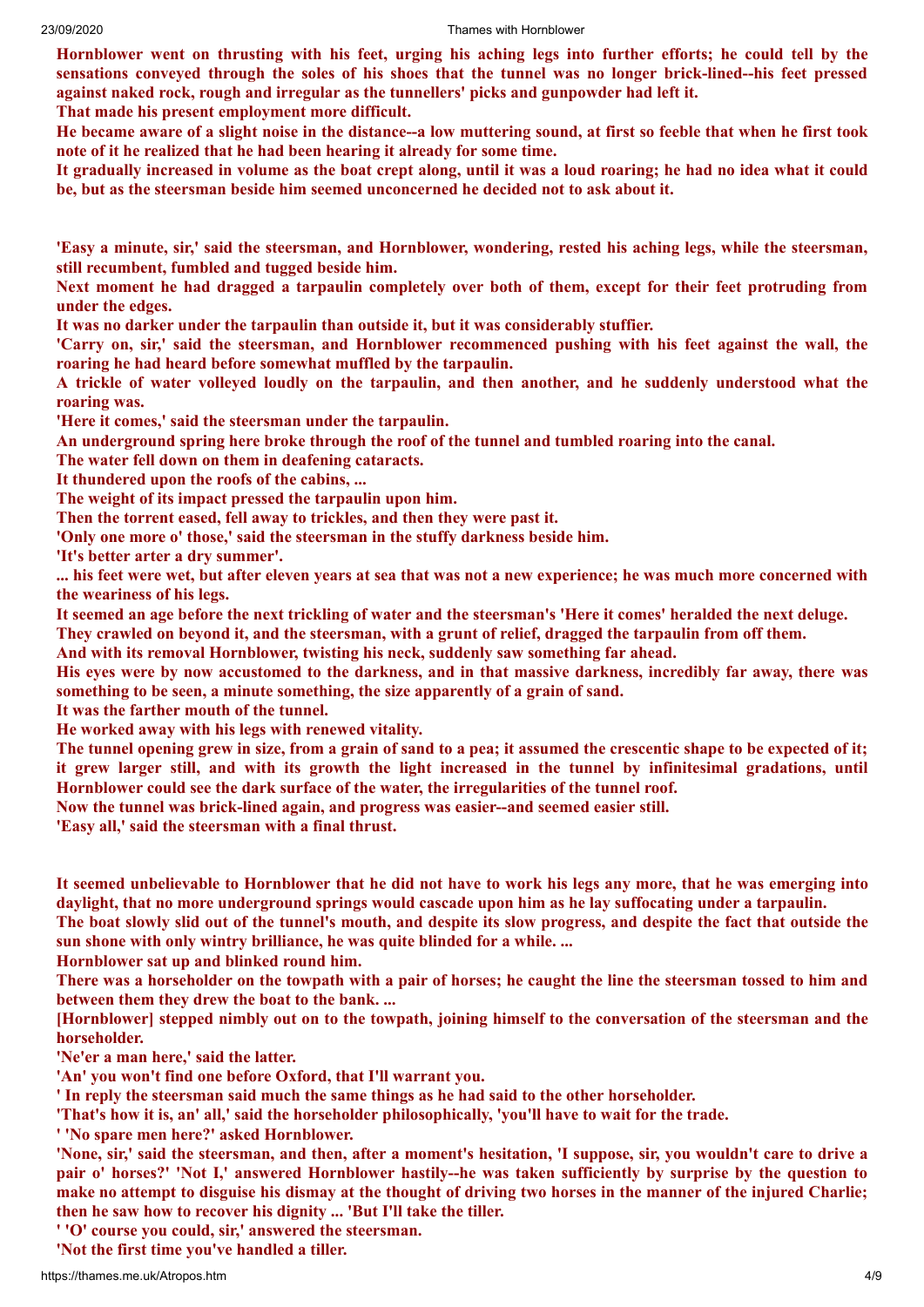**Not by a long chalk.**

**An' I'll drive the nags, me an' my jury fist an' all.**

**' He glanced down at the steel hook that replaced his missing hand.**

**'Very well,' said Hornblower.**

'I'm grateful to you, sir, that I am,' said the steersman, and to emphasize his sincerity he swore a couple more **oaths.**

'I've a contract on this here v'vage--that's two chests o' tea for'rard there, first o' the China crop for Lunnon **delivery.**

**You'll save me pounds, sir, an' my good name as well.**

**Grateful I am, by ----'.**

**He emphasized his sincerity again.**

**'That's all right,' said Hornblower.**

**'The sooner we start the sooner we arrive.**

**What's your name?'**

**'Jenkins, sir.**

'Tom Jenkins, the steersman--now to be the postillion--tugged at his forelock, 'main topman in the old Superb, **Cap'n Keates, sir.**

**' 'Very well, Jenkins.**

**Let's start.'**

The horseholder tended to the business of attaching the horses' towlines, and while Jenkins cast off the bow-line, Hornblower cast off the stern one and stood by with a single turn round the bollard; Jenkins climbed nimbly into **the saddle and draped the reins about his hook. ...**

**... the whip cracked and the towlines tightened.**

Hornblower had to spring for the stern-sheets, line in hand, and he had to grab for the tiller. ...

It was impressive how quickly the Queen Charlotte picked up speed as the horses, suddenly breaking into a trot, **pulled her bows up on to her bow wave.**

**From a trot they changed to a canter, and the speed seemed fantastic--far faster, to Hornblower's heated imagination, now that he was at the helm instead of being a mere irresponsible passenger.**

The banks were flying by; fortunately in this deep cut of the summit level the channel was straight at first, for the **steering was not perfectly simple.**

The two towlines, one at the bow and one at the stern, held the boat parallel to the bank with the smallest use of **the rudder-- an economic employment of force that appealed to Hornblower's mathematical mind, but which made the feel of the boat a little unnatural as he tentatively tried the tiller.**

He looked forward at the approaching bend with some apprehension, and as they neared it he darted his eyes from **bank to bank to make sure he was holding in mid-channel.**

And round the bend, almost upon them, was a bridge--another of these infernal canal bridges, built for economy, with the towpath bulging out under the arch, so that it was hard to sight for the centre of the greatly narrowed **channel. ...**

**He steadied the boat round the bend.**

**The hoofs of the lead horse were already ringing on the cobbles under the bridge.**

**God! He was over too far.**

**He tugged the tiller across.**

**Too far the other way!**

He pushed the tiller back, straightening the boat on her course even as her bows entered the narrows.

She turned, very nearly fast enough--her starboard quarter, just where he stood, hit with a solid thump against the elbow of the brick-faced canal side, but she had a thick rope rubbing strake there--presumably to meet situations of this sort--which cushioned the shock; it was not violent enough to throw the passengers off their benches in the **cabin, although it nearly threw Hornblower, crouching low under the arch, on to his face.**

No time to think, ... the canal was curving back again and he had to guide the Oueen Charlotte round the bend.

**Crack-crack-crack-crack--that was Jenkins with his whip--was not the speed already great enough for him?**

Round the bend, coming towards them, there was another canal boat, creeping peacefully along towed by a single **horse.**

**Hornblower realized that Jenkins' four whip cracks were a signal, demanding a clear passage.**

He hoped most sincerely and fervently that one would be granted, as the canal boat hastened down upon the **barge.**

The bargee at the tow horse's head brought the beast to a standstill, edging him over into the hedge beside the towpath; the bargee's wife put her tiller over and the barge swerved majestically, with her residual way, towards the reeds that lined the opposite bank; so between horse and barge the tow-rope sank to the ground on the **towpath, and into the water in a deep bight.**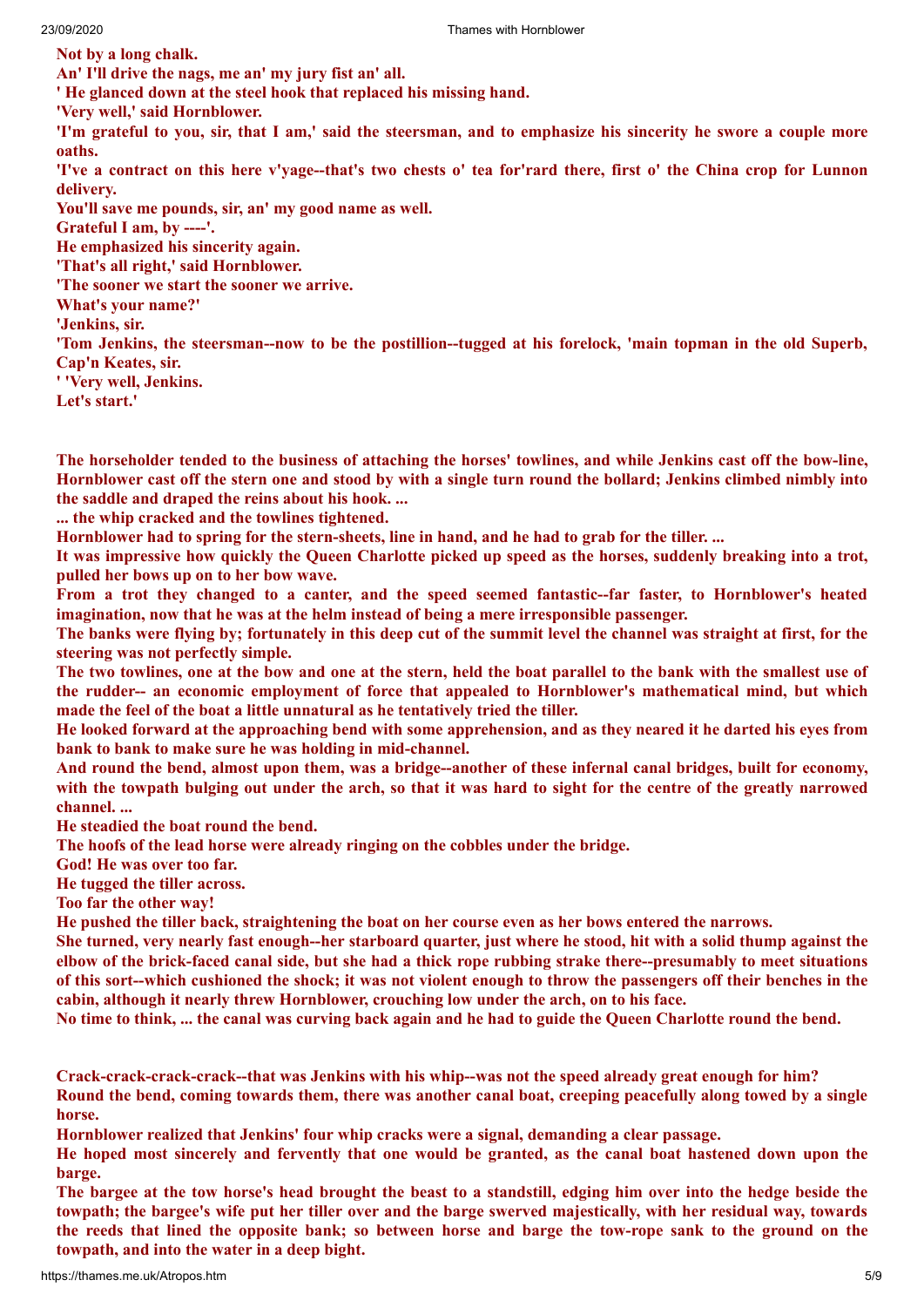**Over the tow-rope cantered Jenkins' horses, and Hornblower headed the passage boat for the narrow space between the barge and the towpath.**

He could guess that the water beside the path was shallow; it was necessary to steer the passage boat to shave the barge as closely as possible, and in any case the bargee's wife, accustomed to encountering skilled steersmen, had **only left him the minimum of room.**

**Hornblower was in a fair way towards panic as the passage boat dashed forward.**

**Starboard--meet her.**

**Port--meet her.**

He was giving these orders to himself, as he might to his coxswain; like a streak of lightning through the dark confusion of his mind flashed the thought that although he might give the orders he could not trust his clumsy **limbs to execute them with the precision of a skilled helmsman.**

Into the gap now; the stern was still swinging and at the last moment he got the tiller over to check her.

The barge seemed to flash by; out of the tail of his eve he was dimly aware of the bargee's wife's greeting, changing to surprise as she noted that the Queen Charlotte was being steered by a man quite unknown to her.

Faintly to his ear came the sound of what she said, but he could distinguish no word--he had no attention to spare **for compliments.**

They were through, in that flash, and he could breathe again, he could smile, he could grin; all was well in a **marvellous world, steering a passage boat at nine miles an hour along the Thames and Severn Canal.**

But that was another vell from Jenkins: he was checking his horses, and there was the grev tower of a lock-house **ahead.**

**The gates were open, the lock-keeper standing by them.**

Hornblower steered for them, greatly helped by the Queen Charlotte's abrupt reduction in speed as her bow wave **passed ahead of her.**

**Hornblower grabbed for the stern rope, leaped for the bank, and miraculously kept his footing.**

The bollard was ten feet ahead; he ran forward and dropped a loop over it and took the strain.

The ideal method was to take nearly all the way off the boat, let her creep into the lock, and stop her fully at the next bollard, but it was too much to hope that he could at his first attempt execute all this exactly.

He let the line slip through his hands, watching the boat's progress, and then took too sudden a pull at it.

Line and bollard creaked; the Queen Charlotte swung her bows across the lock to bump them against the further side, and she lay there half in and half out, helpless, so that the lock-keeper's wife had to run along from the farther gates, lean over, shove the bows clear while seizing the bow-line, and, with the line over her sturdy **shoulder, haul the boat the final dozen yards into the lock--a clear waste of a couple of minutes.**

Nor was this all, for, as they had now passed the summit level, this was a downward lock, and Hornblower had not **readied his mind for this transition.**

He was taken by surprise when the Queen Charlotte subsided abruptly, with the opening of the gate paddles, along with the emptying water, and he had only just time to slack away the stern-line, or else the boat might have been **left hanging on it.**

**'Ee, man, you know little about boats,' said the lock-keeper's wife, and Hornblower's ears burned with embarrassment.**

He thought of the examination he had passed in navigation and seamanship; he thought of how often he had **tacked a monstrous ship of the line in heavy weather.**

That experience was not of much use to him here in inland Gloucestershire--or perhaps it was Oxfordshire by now-- and in any case the lock was empty, the gates opening, the towlines tightening, and he had to leap down six feet or more in a hurry into the already moving stern, remembering to take the stern-line down with him.

He managed it, clumsily as ever, and he heard the lock-keeper's wife's hearty laugh as he glided on below her; and she said something more, too, but he could pay no attention to it, as he had to grab for the tiller and steer the **hurrying boat out under the bridge.**

And when he had first paid for their passages he had pictured to himself the leisurely life of the canal boatman! ... Hornblower took the boat round a bend--he congratulated himself that he was getting the feel of the tiller now. ...

... here was another barge approaching ... Hornblower pulled the tiller over, ... The Queen Charlotte shot neatly **down the gap between the barge and the towpath, and Hornblower could actually spare enough attention to acknowledge with a wave of his hand the greeting of the bargee's wife. ...**

#### Chapter II

There was still plenty of daylight when they came out into the Thames valley and Hornblower, looking down to **starboard, could see the infant river --not such an infant at its winter level--running below.**

Every turn and every lock brought the canal nearer to the stream, and at last they reached Inglesham, with **Lechlade church steeple in view ahead, and the junction with the river.**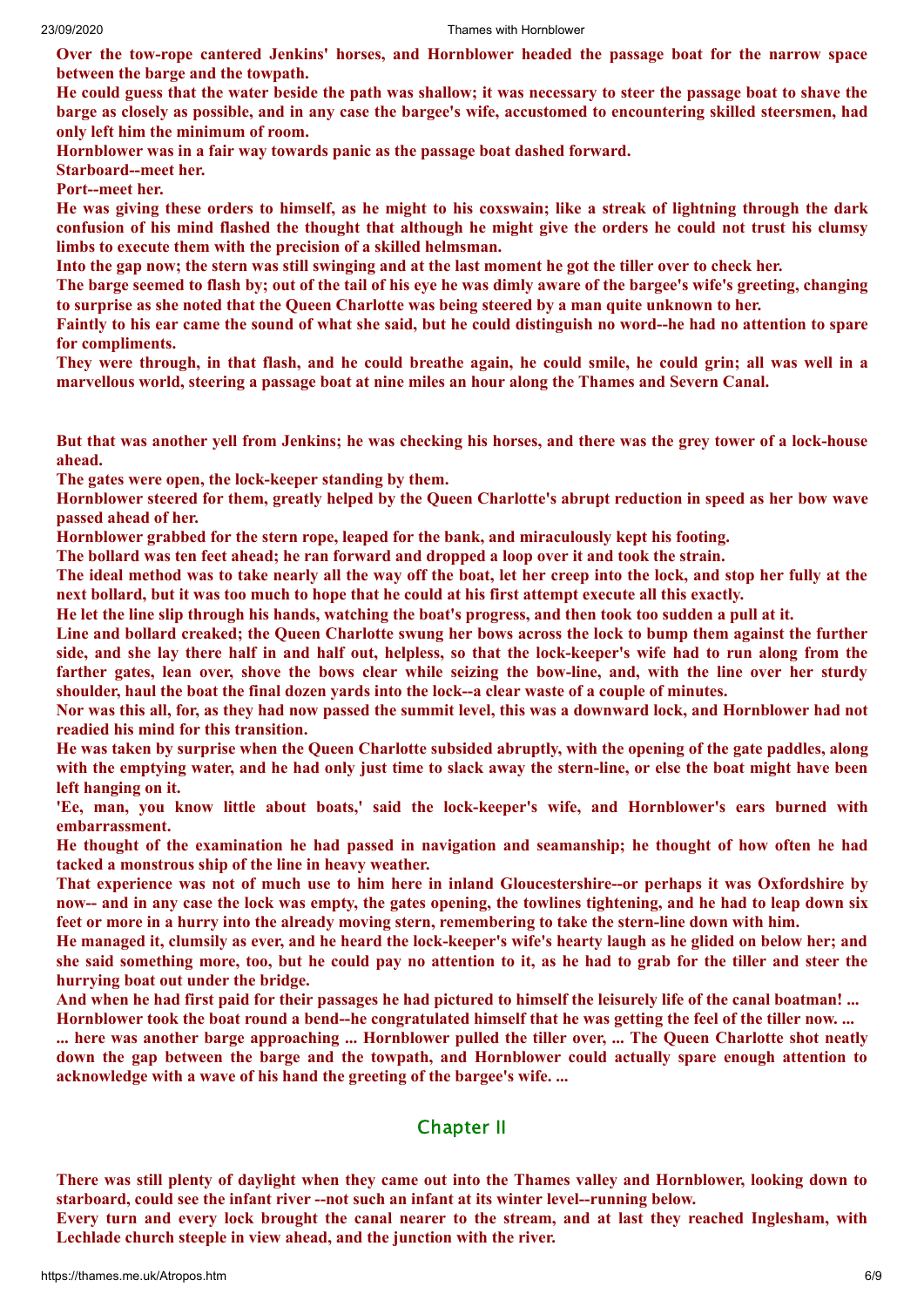**At Inglesham lock Jenkins left his horses and came back to speak to Hornblower.**

**'There's three staunches on the river next that we have to run, sir,' he said.**

Hornblower had no idea what a staunch was, and he very much wanted to know before he had to 'run' them, but **at the same time he did not want to admit ignorance.**

**Jenkins may have been tactful enough to sense his difficulty; at least he gave an explanation.**

**'They're dams across the river, sir,' he told Hornblower.**

'At this time o' year, with plenty of water, some o' the paddles are kept out for good, at the towpath end o' the **staunch.**

**There's a fall o' five or six feet.**

**' 'Five or six feet?' repeated Hornblower, startled.**

**'Yes, sir.**

**'Bout that much.**

**But it isn't a real fall, if you know what I mean, sir.**

**Steep, but no more.**

**' 'And we have to run down it?'**

**'Yes, sir.**

**It's easy enough, sir--at the top, leastways.**

**' 'And at the bottom?'**

**'There's an eddy there, sir, like as you'd expect.**

**But if you hold her straight, sir, the nags'll take you through.**

**' 'I'll hold her straight,' said Hornblower.**

**'O' course you will, sir.**

' 'But what the devil do they have these staunches on the river for?' 'They keeps back the water for the mills--an' **the navigation, sir.**

**' 'But why don't they have locks?'**

**Jenkins spread his hand and his hook in a gesture of ignorance.**

**'Dunno, sir.**

**There's locks from Oxford down.**

**These 'ere staunches are a plague.**

**Takes six horses to get the old Queen Charlotte up 'em, sometimes.**

'Hornblower's thinking about the subject had not yet progressed as far as thinking about how the staunches were **passed up-river; and he was a little annoyed with himself at not having raised the point.**

**But he managed to nod sagely at the information.**

**'I daresay,' he said.**

**'Well, it doesn't concern us this voyage.**

**' 'No, sir,' said Jenkins.**

**He pointed down the canal.**

**'The first 'un is half a mile below Lechlade Bridge, there.**

**It's well over on the port side.**

**You can't miss it, sir.**

**' Hornblower hoped he was right about that.**

He took his place in the stern and seized the tiller with a bold attempt to conceal his misgivings, and he waved to the lock-keeper as the boat moved rapidly out of the lock-he was adept enough by now to be able to spare **attention for that even with a gate to negotiate.**

They shot out on to the surface of the young river; there was plenty of current running in their direction--Hornblower noted the eddy at the point-- but the speed of the horses gave them plenty of steerage way.

**Lechlade Bridge just ahead of them--the staunch was half a mile beyond, Jenkins said.**

Although the air was distinctly cold now Hornblower was conscious that his palms, as they rested on the tiller, **were distinctly damp.**

To him now it appeared a wildly reckless thing to do, to attempt to shoot the staunch inexperienced as he was. **He would prefer--infinitely prefer--not to try.**

But he had to steer through the arch of the bridge--the horses splashed fetlock deep there--and then it was too late **to do anything about his change of mind.**

There was the line of the staunch across the stream, the gap in it plainly visible on the port side.

Bevond the staunch the surface of the river was not visible because of the drop, but above the gap the water headed down in a steep, sleek slope, higher at the sides than in the middle; the fragments which floated on the surface were all hurrying towards it, like people in a public hall all pressing towards a single exit.

Hornblower steered for the centre of the gap, choking a little with excitement; he could feel the altered trim of the **boat as her bows sank and her stern rose on the slope.**

**Now they were flying down, down.**

Below, the smooth slope narrowed down to a point, beyond which and on each side was the turbulent water of the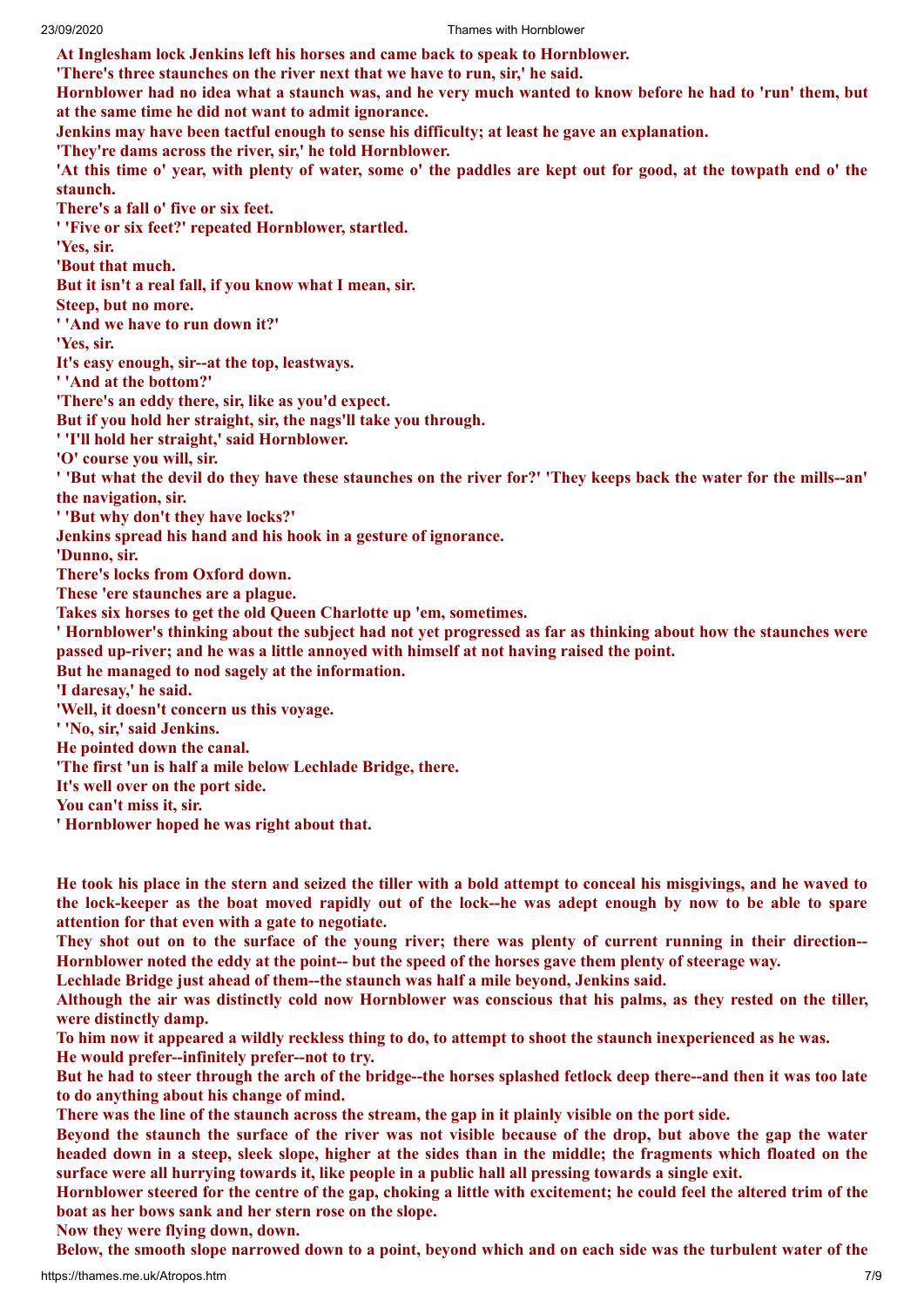#### **eddy.**

He still had steerage way enough to steer down the point; as he felt the boat answer the helm he was momentarily tempted to follow up the mathematical line of thought presented by that situation, but he had neither time nor **really the inclination.**

The bows hit the turbulent water with a jar and a splash; the boat lurched in the eddy, but next moment the **towlines plucked them forward again.**

Two seconds' careful steering and they were through the eddy and they were gliding over a smooth surface once **more, foam-streaked but smooth, and Hornblower was laughing out loud.**

It had been simple, but so exhilarating that it did not occur to him to condemn himself for his earlier misgivings. **Jenkins looked back, turning in his saddle, and waved his whip, and Hornblower waved back. ...**

The winter evening was closing round them, the light mellowing while it faded over ploughland and meadow, over **the pollard willows knee-deep in the stream, over the farmhouses and cottages.**

It was all very lovely; Hornblower had the feeling that he did not want this moment ever to end. ...

Hornblower breathed the evening air as though it were divine poetry, and then he noticed Jenkins waving to him **from his saddle and pointing with his whip ...**

**That was the next staunch at which Jenkins was pointing.**

Hornblower steered boldly for it, without a moment of nervousness; he steadied the boat on her course above it, felt the heave and sudden acceleration as she topped the slope, and grinned with delight as she shot down it, hit the **eddy below, and emerged as before after a brief period of indecision.**

**Onward, down the river, through the gathering night.**

Bridges; another staunch--Hornblower was glad it was the last; there had been much point to what Jenkins had **said about needing daylight in which to run them--villages, churches.**

**Now it was quite dark, and he was cold and weary. ...**

Jenkins had lighted candle-lanterns; one hung on the collar of the lead horse and the other from the cantle of the **saddle of the horse he rode.**

Hornblower, in the stern-sheets of the Queen Charlotte, saw the specks of light dancing on the towpath-- they gave him an indication of the turns the river was making, and just enabled him to steer a safe course, although twice his **heart was in his mouth as the side of the boat brushed against the reeds at the river bank.**

It was quite dark when Hornblower felt the boat slow up suddenly with the easing of the towlines, and in response to Jenkins' quiet hail he steered the boat towards a lantern-lit landing-stage; ready hands took the lines and **moored the boat, and the passengers began to swarm out.**

**'Captain--sir?' said Jenkins.**

**That was not the way he had used the word 'captain' at their first acquaintance.**

Then it had been with an equalitarian gibe; now he was using the formula and the intonation that would be used **by any member of a ship's company addressing his captain.**

**'Yes?' said Hornblower.**

**'This is Oxford, sir, and the relief is here.**

**' In the wavering lantern light Hornblower could see the two men indicated.**

**'So now I can have my dinner?' he asked, with gentle irony.**

**'That you can, sir, an' it's sorry I am that you have had to wait for it.**

**Sir, I'm your debtor.**

**Sir----' 'Oh, that's all right, Jenkins,' said Hornblower testily.**

**'I had my own reasons for wishing to get to London.**

' 'Thank'ee, sir, and----' 'How far to London now?' 'A hundred miles to Brentford, sir, by the river.

**You'll be there at the first light.**

How'll the tide be then, Jem?' 'Just at the flood,' said the member of the relief crew holding the whip.

**'You can take water there, sir, an' be at Whitehall Steps in an hour.**

**' 'Thank you,' said Hornblower.**

**'I'll say good-bye to you, then, Jenkins.**

**' 'Good-bye, sir, and thank'ee agen for a true gennelman....**

**...**

### Chapter III

**At Brentford, in the early light of the winter's morning, it was cold and damp and gloomy.**

**... Hornblower's two sea chests were being hoisted out of the boat. ...**

... between Brentford and Deptford lay the whole extent of London and much more besides, while the river on **which they were to travel wound sinuously in wide curves, backwards and forwards.**

**And they had arrived late, and the tide would barely serve.**